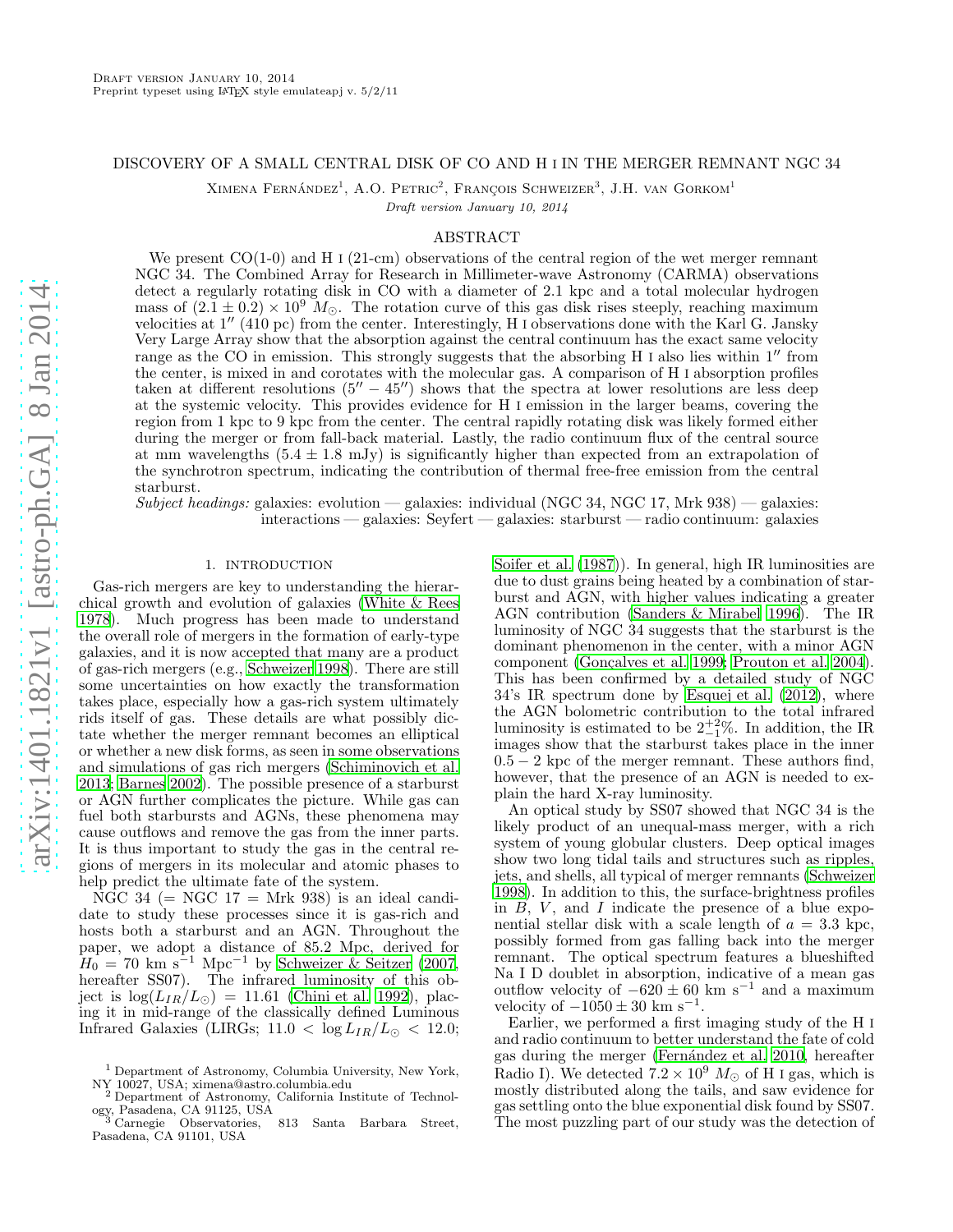a strong H I absorption feature of  $\sim$  500 km s<sup>-1</sup> width at the systemic velocity, covering both blueshifted and redshifted velocities and seen against the strong unresolved central continuum source of 62.4 mJy. We presented two possible scenarios to explain the puzzling absorption: either we were probing an H I disk in absorption against an extended continuum source so that we saw both the blue and redshifted part in absorption, or we were seeing gas associated with the tidal tails in projection against the continuum.

In this follow-up radio study, we present new CO imaging and H I absorption observations obtained at higher angular resolution and with a wider velocity coverage. We seek to determine which of the above two scenarios explains the puzzling absorption better by comparing the distribution and kinematics of the CO to the H I absorption data. In addition, the new continuum observations at mm-wavelengths allow us to probe the spectral index at high frequencies. Lastly, both sets of new observations have a much wider velocity coverage, enabling us to search for an atomic or molecular counterpart to the outflow seen optically.

The structure of the paper is as follows. We summarize the observations and data reduction in Section 2, present our results in Section 3, discuss what we have learned from these observations in Section 4, and put forth our conclusions in Section 5.

#### 2. OBSERVATIONS AND DATA REDUCTION

#### 2.1. CARMA Observations

NGC 34 was observed in the CO  $J = 1 - 0$  transition at 115.2712 GHz with the Combined Array for Research in Millimeter-wave Astronomy (CARMA) in May 2011. The observations were done in two configurations: in D array for 4.1 hours on source and in C array for 5.8 hours. The spacings for these two arrays are  $11 - 150$ m and 30−350m, respectively. The primary flux calibrator was Uranus, and 3C454.3 was used as the passband calibrator. Both sets of observations used a 1 GHz bandwidth centered at 113.11 GHz, corresponding to the central frequency of the single-dish observations. This translates to a heliocentric velocity of 5731 km  $s^{-1}$ , using the optical definition. This setup results in a velocity coverage of 2980 km s<sup>−</sup><sup>1</sup> , starting at 4238 km s<sup>−</sup><sup>1</sup> and ending at 7218 km s<sup>−</sup><sup>1</sup> , with 150 channels with a velocity resolution of  $20 \text{ km s}^{-1}$ .

The data were reduced with the software package Multichannel Image Reconstruction Image Analysis and Display (MIRIAD) using standard calibration procedures for each configuration [\(Sault et al. 1995](#page-5-12)). For each band, we flagged the first and last 2 channels due to poor sensitivity at the edge of the band. The phase stability was inspected and poor data were flagged for each track. The C and D array calibrated visibilities were then combined and the continuum was estimated from 696 (unsmoothed) signal free channels. The deconvolution task uses a Steer CLEAN algorithm [\(Steer et al. 1984](#page-5-13)), and we selected natural weighting (robustness parameter set to 2) to maximize the sensitivity to broad, faint structures. The final combined data cube has a synthesized beam of  $2.48'' \times 2.14''$  ( $\sim 1$  kpc) at FWHM and a noise of 8.4 mJy beam<sup>-1</sup>.

Table 1 Observation Parameters

|                                         | $CO(1-0)^1$                            | H I <sup>2</sup>       |
|-----------------------------------------|----------------------------------------|------------------------|
| Flux Calibrator                         | Uranus                                 | 3C48                   |
| Phase Calibrator                        | 3C454.3                                | J2357-1125             |
| Number of Channels                      | 150                                    | 256                    |
| Bandwidth (MHz)                         | 1000                                   | 32                     |
| Synthesized Beam                        | $2.48'' \times 2.14''$                 | $8.31'' \times 4.46''$ |
| Field of View                           | $1 - 1.7'$                             | 32'                    |
| Velocity Coverage                       | 3000                                   | 7000                   |
| $(km s^{-1})$                           |                                        |                        |
| Velocity Resolution                     | 20                                     | 27                     |
| $(km s^{-1})$                           |                                        |                        |
| Noise                                   | 8.4                                    | 0.21                   |
| $(mJy beam^{-1}chan^{-1})$              |                                        |                        |
| Column density sensitivity <sup>3</sup> | $1.1 \times 10^{20}$ (H <sub>2</sub> ) | $1.7 \times 10^{20}$   |
| $\rm (cm^{-2}~chan^{-1})$               |                                        |                        |
|                                         |                                        |                        |

<sup>1</sup> Observed in May 2011

<sup>2</sup> Observed in April 2011

3 In emission

## 2.2. VLA Observations

NGC 34 was observed with the Karl G. Jansky Very Large Array  $(VLA)^4$  $(VLA)^4$  in April 2011 in the B array configuration (spacings of  $0.21-11.1$ km) during two runs for a total observing time of 7 hours. The observations used a 32 MHz bandwidth centered at the heliocentric velocity of 5870 km s<sup>-1</sup>, with a total of 256 channels with a resolution of 27 km s<sup>−</sup><sup>1</sup> . This results in a velocity coverage of 7000 km s<sup>-1</sup>, from 2426 km s<sup>-1</sup> to 9421 km s<sup>-1</sup>.

Each run was reduced with the Astronomical Imaging Processing System (AIPS) using standard calibration procedures. The data were combined in the uv plane, and then several iterations of self-calibration were performed to correct for amplitude and phase errors. We first made a continuum image by averaging 80 line-free channels, using a robustness parameter of 1 and setting CLEAN boxes around the point source. This image served as the initial input model for the first run of phase selfcalibration. After each run, we made a new input model by imaging the continuum applying the new solutions for subsequent self-calibration runs. After three runs of phase self-calibration and one of amplitude, we achieved a dynamic range of about 760:1 and an rms sensitivity of 0.07 mJy beam<sup>−</sup><sup>1</sup> . We then applied the solutions to the whole data set, and subtracted the continuum in the uv plane by making a linear fit through the line-free channels. The H I cube was made using a robustness parameter of 1, and cleaning the channels containing H I absorption. The resulting images have an rms noise of  $0.2 \text{ mJy beam}^{-1}$  and a synthesized beam of  $8.31'' \times 4.46''$  $(\sim 3.5 \times 2 \text{ kpc}).$ 

Table 1 summarizes all parameters used for the CARMA and VLA observations.

## 3. RESULTS

## 3.1. A Central Disk of CO

The CO observations reveal a disk of molecular gas in the central regions of the remnant. Figure 1 is composed of various panels showing the gas distribution and kinematics. This CO disk lies at the center of NGC 34 and is

<span id="page-1-0"></span><sup>4</sup> The National Radio Astronomy Observatory is a facility of the National Science Foundation operated under cooperative agreement by Associated Universities, Inc.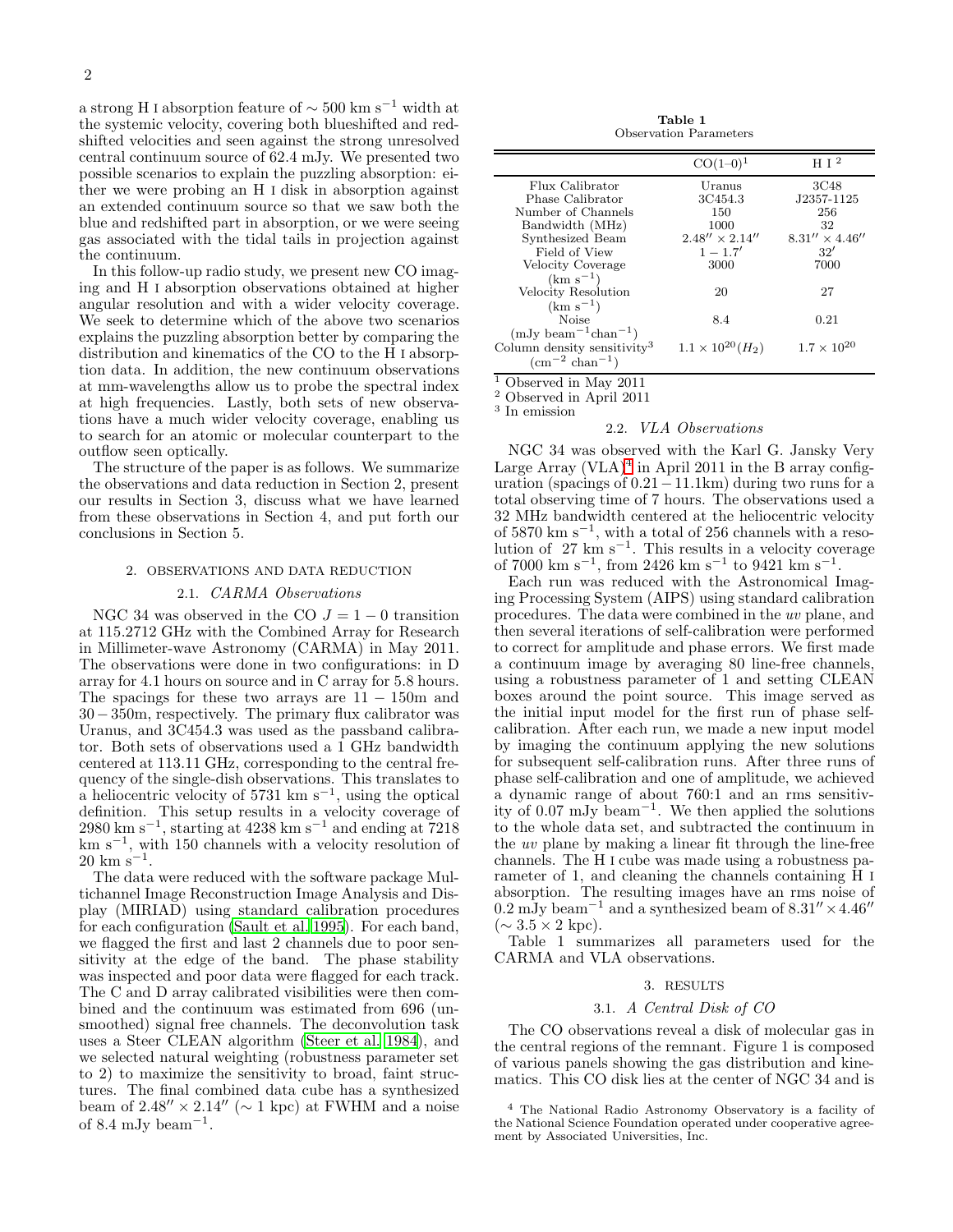

Figure 1. Maps of the distribution and kinematics of the CO disk found in NGC 34. (a) CO emission as compared to the optical and H I emission; the cyan contours show the CO emission, and the H I contours (in blue; from Radio I) are drawn in levels of (8, 28, 48, 68, 108)  $\times10^{19}$  cm<sup>-2</sup> overlaid on an optical image from SS07. (b) CO distribution map (moment 0) contours drawn starting at 5% of the peak, in intervals of 10%. (c) The spectrum of the CO emission done by setting a box around the emission showing how much CO there is at a given velocity bin. (d) Velocity map (moment 1) overlaid with isovelocity contours drawn in intervals of 50 km s<sup>-1</sup>. (e) Position–velocity diagram along the major axis of the optical disk (PA  $-9^{\circ}$ ; SS07). Note that the full range of velocities are not shown in these maps, we diagram along the major axis of the optical disk (PA  $-9^{\circ}$ ; SS07). Note that limit them to show a better contrast or to zoom-in in a region of interest.

much smaller than the optical disk (Figure 1a). It shows a regular rotation pattern as seen in Figures 1d and 1e. There are hints of extended emission towards the northwest, northeast, and south (Figure 1b). We estimate a diameter of 2.1 kpc by measuring the extent of the emission enclosed by the second lowest density contour, which corresponds to 4.31 Jy km s<sup>-1</sup> beam<sup>-1</sup>.

We calculate the CO luminosity with the following equation [\(Solomon et al. 1997](#page-5-14)):

$$
L_{CO} = 3.25 \times 10^7 \, Sdv \, \nu_{obs}^{-2} D_L^2 (1+z)^{-3}, \qquad (1)
$$

where  $Sdv$  is the integrated CO flux in units of Jy km  $s^{-1}$ ,  $\nu_{obs}$  is the observed frequency in GHz, and  $D_L$  is the luminosity distance in Mpc. We compute the CO flux using channel maps and get a value of  $151.9 \pm 11.3$  Jy km s<sup>-1</sup>, which results in a CO luminosity of  $(2.6 \pm 0.2) \times 10^9$ K km s<sup>-1</sup> pc<sup>-2</sup>. We multiply this value by  $\alpha_{CO}$  to get a molecular hydrogen mass in solar masses  $(M<sub>©</sub>)$ . Here we use  $\alpha = 0.8$ , which is the standard conversion factor for starbursting systems [\(Downes & Solomon 1998\)](#page-5-15), and get an H<sub>2</sub> mass of  $2.1 \pm 0.2 \times 10^9$  M<sub>☉</sub>.<br>Single-dish CO(1–0) data (K<sub>i</sub>

 $(Kandalyan 2003;$ [Chini et al. 1992;](#page-5-5) [Kruegel et al. 1990\)](#page-5-17) yield a flux of  $170 \pm 12$  Jy km s<sup>-1</sup>, which is  $12\%$  higher than what we detect. This is a marginal difference, but—if significant—it might be indicating that our observations miss an extended component of the CO disk. This component is hinted at by the weak extensions seen in Figure 1b, suggesting that observing with shorter

spacings could have detected this more extended gas.

As seen in the spectrum of Figure 1c, the CO emission spans close to  $500 \text{ km s}^{-1}$ . The intensity-weighted velocity field (Figure 1d) and the position-velocity (PV) diagram (Figure 1e) along the major axis of the optical disk  $\overrightarrow{P}$ (PA  $-\overrightarrow{9}$ °; SS07) show that the kinematics are consistent with rotation, with the north side of the disk receding, and the south side approaching. The extended emission features mentioned above have velocities consistent with the gas in the main body of the disk, suggesting they are real and possibly part of a fainter component not detected in our observations. The PV diagram demonstrates that the rotation curve rises very steeply, reaching peak velocities within 1′′ from the center, and showing a slight decrease towards the edges.

# 3.2. High Resolution H I Absorption

Our new VLA B-array observations probe the previously known H I absorption feature (Radio I) with a wider velocity coverage and at higher resolution. Figure 2 consists of three panels showing these observations, including a comparison to the absorption profiles presented in Radio I, and to the CO observations in emission presented in Section 3.1. The top panel represents the H I absorption feature seen against the peak of the continuum emission and showing the full velocity coverage of 2426–9421 km s<sup>-1</sup>, with no hint of absorption seen at the outflow velocity (∼5000 km s<sup>−</sup><sup>1</sup> ) detected by SS07 (see next section).

The second panel compares these higher resolution (2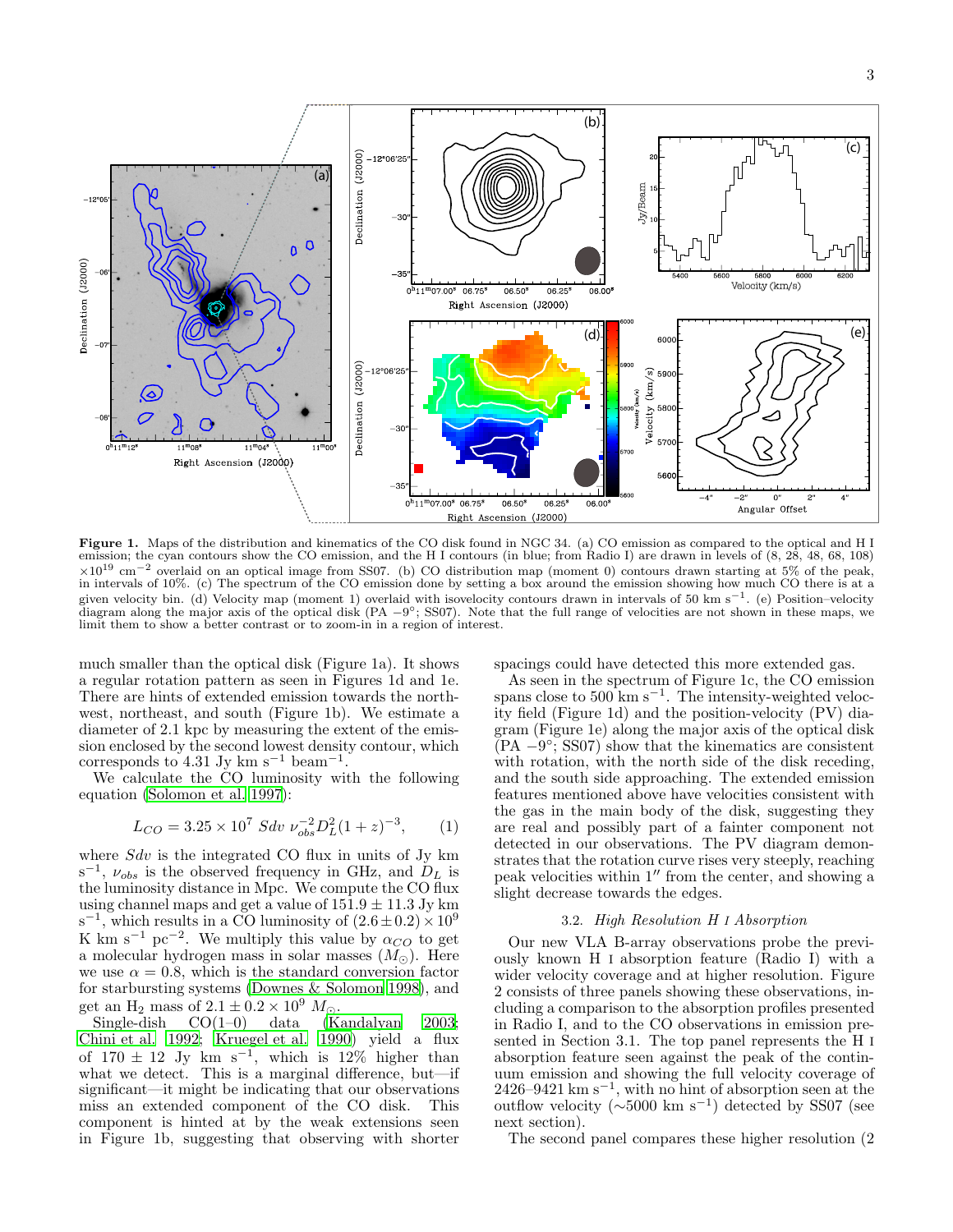

Figure 2. H I absorption at higher resolution and wider velocity coverage. Top: B-array observations showing the H I absorption at both blue shifted and redshifted velocities. Middle: Comparison of the absorption profile observed at three different resolutions (DnC: 18 kpc, CnB: 6 kpc, and B: 2 kpc). Bottom: Comparison of the H I absorption profile with the CO emission spectrum. The y-axes are different for the two, but are shown in the same plot to compare the velocities.

kpc) data to the previous H I observations in the DnC (18 kpc) and CnB (6 kpc) configurations. Note that the depth of absorption is similar in the three configurations at the extreme velocities around 5600 km s<sup> $-1$ </sup> and 6000 km s<sup>−</sup><sup>1</sup> , but is very different near the systemic velocity of 5870 km s<sup>−</sup><sup>1</sup> . A deep feature is seen in B array at this velocity, which is shallower in C and nearly absent at some velocities in D. We can understand this as follows: Since the continuum source is unresolved in B array, we see a combination of absorption against the continuum source plus emission further out within the central beam in C and D array. We can estimate how much emission there is on different scales by looking at the difference in the absorption profiles. We do this by summing the difference between the two profiles at different resolutions for each velocity bin to get a flux. As shown in Radio I, there is  $7.3 \times 10^8$  M<sub>☉</sub> of H I in emission between the inner 6 and 18 kpc of the remnant. Now we can determine how much H I in emission there is between the inner 2 and 6 kpc by comparing the CnB and the B array data. We calculate an H I mass of  $2.5 \times 10^8$  M<sub>o</sub> in the velocity interval 5700 – 6000 km s<sup>-1</sup>. Since the two data sets have different velocity resolutions, we created velocity bins of  $50~{\rm km~s^{-1}}$  and then averaged the values that were in a given bin.

The bottom panel compares the range of velocities seen in the H I absorption and the CO emission. The plot shows that the velocity ranges for the emission and the absorption are almost identical. The range covered for the H I absorption profile is  $466 \pm 27$  km s<sup> $-1$ </sup> and for the CO profile is  $460 \pm 20$  km s<sup>-1</sup>, as measured at the profile base. This remarkable agreement in velocity range makes it plausible that the H I and CO emissions arise from the same central gas disk, imaged in CO at  $2.48'' \times 2.14''$ resolution (Figs 1b and 1d). In addition, it implies that the H I is intermixed with the molecular gas and that it also reaches maximum velocities within  $\sim 1''$  (0.4 kpc) from the center.

### 3.3. Molecular and Atomic Gas Outflow

We can use the current observations to search for a counterpart in H I and/or  $CO(1-0)$  to the outflow detected by SS07 in the NaD I doublet. We do not detect the outflow in either line, but can place upper limits. We calculate the noise near the central regions of NGC 34 and around  $\sim 5000 \text{ km s}^{-1}$ , consistent with the velocities of the optical outflow. We use the following equation to get a mass outflow rate upper limit [\(Heckman et al. 2000](#page-5-18); [Rupke et al. 2002\)](#page-5-19) for both H I absorption and emission:

$$
\dot{M}(H) = 21 \left(\frac{\Omega}{4\pi}\right) C_f \left(\frac{r_*}{1 \text{ kpc}}\right) \left(\frac{N(H)}{10^{21} \text{ cm}^{-2}}\right) \times \left(\frac{\Delta v}{200 \text{ km s}^{-1}}\right) M_{\odot} \text{ yr}^{-1}, \quad (2)
$$

where  $\Omega$  is the solid angle subtended by the outflow,  $C_f$ is the line-of-sight covering fraction,  $r_*$  is the size of the region from where the outflow is produced,  $N(H)$  is the column density, and  $\Delta v$  is the velocity of the outflow. For the first three quantities, we assume  $\Omega = 4\pi$ ,  $C_f = 0.5$ , and  $r_*$  = 1 kpc, which are values consistent with outflows seen in LIRGs [\(Rupke et al. 2002\)](#page-5-19). For the absorption, we calculate the H I column density assuming  $5\sigma$  and get  $4.2 \times 10^{20}$  cm<sup>-2</sup> (assuming  $T_s = 100$  K). Lastly, we take  $\Delta v = 620 \text{ km s}^{-1}$ , which is the mean velocity of the outflow detected by SS07. The resulting upper limit for the mass outflow rate is 14  $M_{\odot}$  yr<sup>-1</sup> in absorption. Using the same values, but now calculating  $N(H I)$  in emission, the upper limit is about 130  $M_{\odot}$  yr<sup>-1</sup>. This large number is a consequence of the poor surface brightness sensitivity in B array.

¿From the CO emission, we can calculate an upper limit for the outflow rate by dividing the molecular mass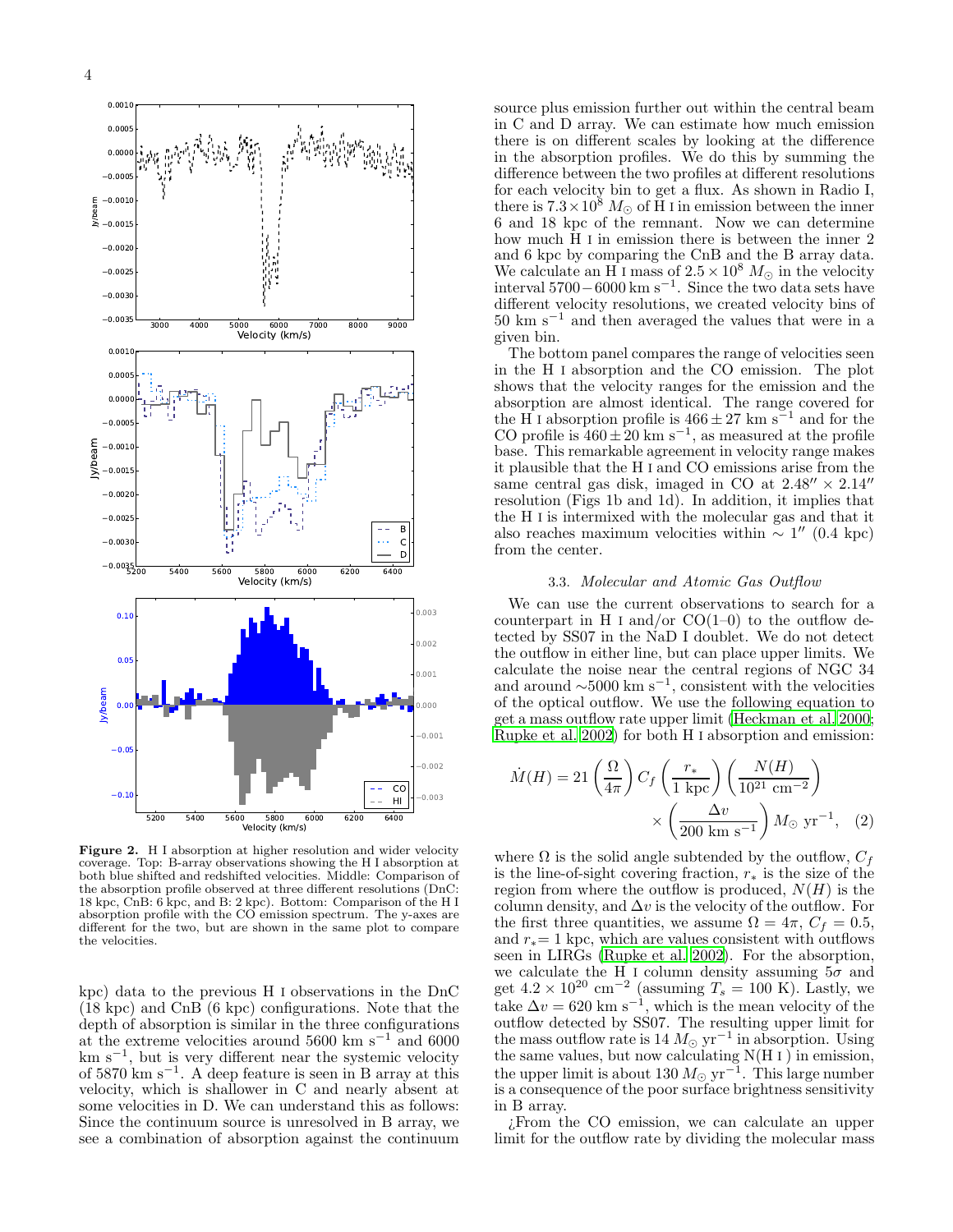

Figure 3. Flux measurements at different frequencies, with the first four measurements taken from [Clemens et al. \(2008](#page-5-20)) and the measurement at 113 GHz showing the new observations presented here. The line marks the least-squares fit to the first four measurements (slope of −0.8), but is extended to demonstrate that the spectral index changes at higher frequencies.

by the dynamical timescale (e.g., [Alatalo et al. 2011\)](#page-5-21). We compute an upper limit for the molecular-gas mass using  $5\sigma$  and the velocity of the optical outflow, resulting in  $6.2 \times 10^7$  M<sub>☉</sub>. We can estimate the dynamical time by assuming a size of 1 kpc for the wind emitting region and the optical velocity, which results in a timescale of only 1.6 Myr. These two values yield an upper limit for the CO mass outflow rate of about 40  $M_{\odot}$  yr<sup>-1</sup>.

## 3.4. Central continuum

This study includes new continuum images of the central components of the merger remnant. The VLA Barray observations show a slightly resolved point source with a flux of  $60.6 \pm 2.0$  mJy, consistent with the measurement presented in Radio I.

The CARMA observations reveal a faint central continuum source at millimeter wavelengths with a flux of  $5.4 \pm 1.8$  mJy. This measurement allows us to probe the spectral index at high frequencies. At low frequencies  $(1 - 10$  GHz), the spectrum for star-forming galaxies is usually dominated by synchrotron radiation, with typical values of  $\alpha = -0.8$ . At higher frequencies (10−200 GHz), free-free emission starts to dominate and the spectral index is  $\alpha = -0.1$ . Dust emission takes over at frequencies above 200 MHz with  $\alpha = 1.5$  [\(Condon 1992\)](#page-5-22).

Figure 3 shows the radio spectrum for NGC 34 between 1.4 GHz and 113.11 GHz. The first four values in the range of  $1.4 - 22.5$  GHz were reported by [Clemens et al.](#page-5-20) [\(2008\)](#page-5-20), and the one at 113.11 GHz is the measurement presented here. We fit a line through the first four measurements and extend it to 113.11 GHz to better show that the spectrum flattens at higher frequencies. The fit of the line yields a slope of −0.8, indicating that the emission at these frequencies is due to synchrotron radiation. The spectral index between 22.5 GHz and 113.11 GHz is  $\alpha = -0.20 \pm 0.07$ . The flattening of the spectrum at higher frequencies shows that synchrotron emission is no longer dominant, and free-free emission from HII regions takes over.

#### 4. DISCUSSION

## 4.1. The Gaseous Disk in the Inner Regions of the Remnant

Our CO observations confirm the presence of a disk in the inner regions of the remnant, which was one of the two scenarios suggested in Radio I to explain the H I absorption observations. The match in velocities for both sets of observations (Fig. 2) strongly suggests that the central H I absorption is due to the presence of a rotating disk. As shown in the PV diagram of Figure 1e, the maximum velocities are reached within only  $1''$  (0.4 kpc) from the center. The close match in velocity between the molecular gas and H I absorption argues that the absorbing gas also reaches maximum velocities within 0.4 kpc from the center. This is consistent with higher-resolution continuum images by [Condon et al. \(1991\)](#page-5-23) that resolve the central source and show it to be a dominant central component with an extension to the south, with a total size of 2.5′′ (1 kpc). This extended continuum makes it possible to trace out the H I absorption to its maximum velocity at 1′′ from the center.

The question now is whether any of the continuum emission could be due to the AGN. Several recent studies have calculated the AGN contribution to be small (1−10%) in NGC 34 (e.g., [Vega et al. 2008](#page-5-24); [Esquej et al.](#page-5-10) [2012;](#page-5-10) [Murphy 2013\)](#page-5-25). In addition to this, VLBI observations report a single-baseline detection [\(Lonsdale et al.](#page-5-26) [1993\)](#page-5-26), which suggests that this merger remnant does not host a strong point source due to the AGN, and its continuum is likely dominated by the starburst.

### 4.2. The Fate of Gas in the Merger

The optical study by SS07 and the radio observations presented here and in Radio I have shown different components of the new disk formed after the merger. SS07 find a blue stellar disk, with spiral structure extending out to a radius of ∼3.3 kpc, that seems to have formed ∼400 Myr ago and is embedded in a red spheroid. In Radio I, we found that the H I from the northern tidal tail is falling back and continuing to feed the outer regions of this optical disk, favoring the idea of inside-out growth. On smaller scales, we have shown in this study that there is a central disk of CO and H I of about 2.1 kpc in diameter. In addition, we find evidence for more extended H I emission further out as shown by the comparison of the absorption profiles at different resolutions.

Observations and simulations of mergers suggest that about 50% of the gas gets quickly moved to the central regions, losing its angular momentum due to cloudcloud collisions, while the other 50% gets moved to large distances from the center, but remains bound and will eventually fall back [\(Hibbard & Mihos 1995](#page-5-27); [Hibbard & van Gorkom 1996](#page-5-28); [Barnes 2002](#page-5-3)). In NGC 34 we see evidence for both processes, and at the present time there are comparable amounts of cold gas in the tidal tails and the center. We know the blue stellar disk formed ∼400 Myr ago from gas settling toward the center during the merger. The central gaseous disk presented here could have formed during the merger or more recently from fall-back material. The major axes of the gaseous disk and the blue stellar disk have almost identical position angles, indicating that the two disks either have the same formation mechanism or are dynamically